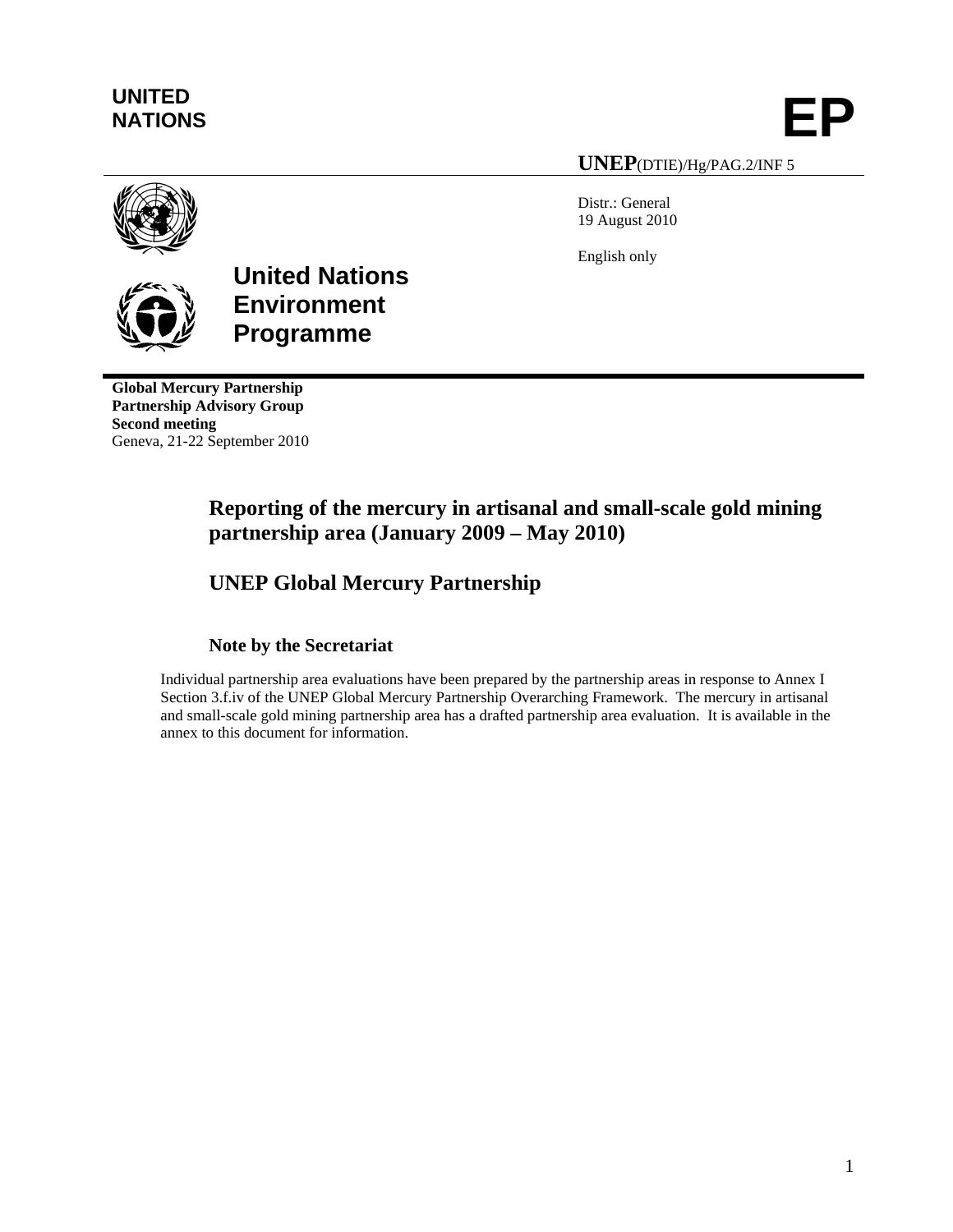# **Annex: Evaluation of the Artisanal and Small Scale**

# **Gold Mining partnership area**

## **TIMEFRAME: January 2009 – May 2010**

| <b>1. GENERAL INFORMATION</b>                                 |                                                     |
|---------------------------------------------------------------|-----------------------------------------------------|
| 1.1 Individual partnership area:                              | <b>Artisanal and Small Scale Gold Mining (ASGM)</b> |
| 1.2 Individual partnership area lead:                         | <b>Ludovic Bernaudat, UNIDO</b>                     |
|                                                               | <b>Susan Keane, NRDC</b>                            |
| 1.3 Reporting year/period:                                    | 2009 to May 2010                                    |
| 1.4 How many meetings were held over the                      | Number of face to face meetings: 0                  |
| reporting period?                                             | Number of teleconferences: 4 with all the partners  |
|                                                               | Other:                                              |
| 1.5 How many partners are parts of this                       | 30, a more than four fold increase                  |
| partnership area?                                             | (7 support letters at the end of 2008)              |
| 1.6 How much funding was raised through this                  | Financial Support from: Spain (100,000 USD),        |
| partnership area? What about in-kind                          | Norway, USA, Finland, UNIDO, UNEP.                  |
| assistance?                                                   |                                                     |
|                                                               | 2 SAICM Quick Start Projects: 500,000 USD           |
|                                                               |                                                     |
|                                                               | Significant in-kind support from all partners.      |
| 1.7 What is the objective of the individual partnership area? |                                                     |

The objective of this partnership is continued minimization and elimination of mercury uses and releases in artisanal and small scale gold mining. The Partnership aims to complement and supplement existing programmes in key, strategically selected ways that ensure that mercury reductions on the ground are globally significant. The Partnership will meet its objectives by:

- a. Providing assistance to developing countries and countries with economic in transition to formalize / regulate the ASGM sector.
- b. working with governments to address financial, policy and regulatory options which can improve the ability of mining communities to achieve significant reduction of mercury use and emissions.
- c. providing economic, technical, and educational information / guidance to miners and mining communities.
- d. working within supply chains to promote environmentally sound gold products.

Target: The Partnership promotes a target of a 50 percent reduction in mercury demand in ASGM by the year 2017. To achieve this, the Partnership seeks to eliminate the practice of whole ore amalgamation. Additionally, the Partnership will work to promote other changes in ASGM mining and processing techniques to achieve measurable reductions in mercury releases.

#### **2. MONITORING PERFORMANCE**

(tracking partnership activities and partner contributions)

**2.1 Please provide a short overview of key partnership area efforts completed since the previous Governing Council (brief description, outcomes, costs, timeframe).** 

**Association for Responsible Mining – Standard Zero:** The Standard Zero of the Alliance for Responsible Mining (ARM) is a set of standards that cover social, economic, labor, environmental, and trading aspects of artisanal and small scale gold mining. Miners that adhere to the standards can be certified as Fair-trade and Fairmined Certified gold. These standards underwent substantial public consultation, including input from several of the ASGM Partnership members. The Standards were recently approved by both the ARM and Fair Trade Labelling Organization (FLO) board of directors. FLOCERT is the third party certifier for compliance with the standards. **The standards are available at the ARM website [www.communitymining.org](http://www.communitymining.org/) and the FLO website [www.fairtrade.net](http://www.fairtrade.net/).** Any Artisanal and small scale mining organization (ASMO) wanting to become certified under these standards, can now apply to FLO-CERT.

**US EPA Small-scale Gold Processing Project:** USEPA and the Argonne National Laboratory (ANL) continued to disseminate the low cost, easily constructible Gold Shop Mercury Capture System (MCS) for gold processing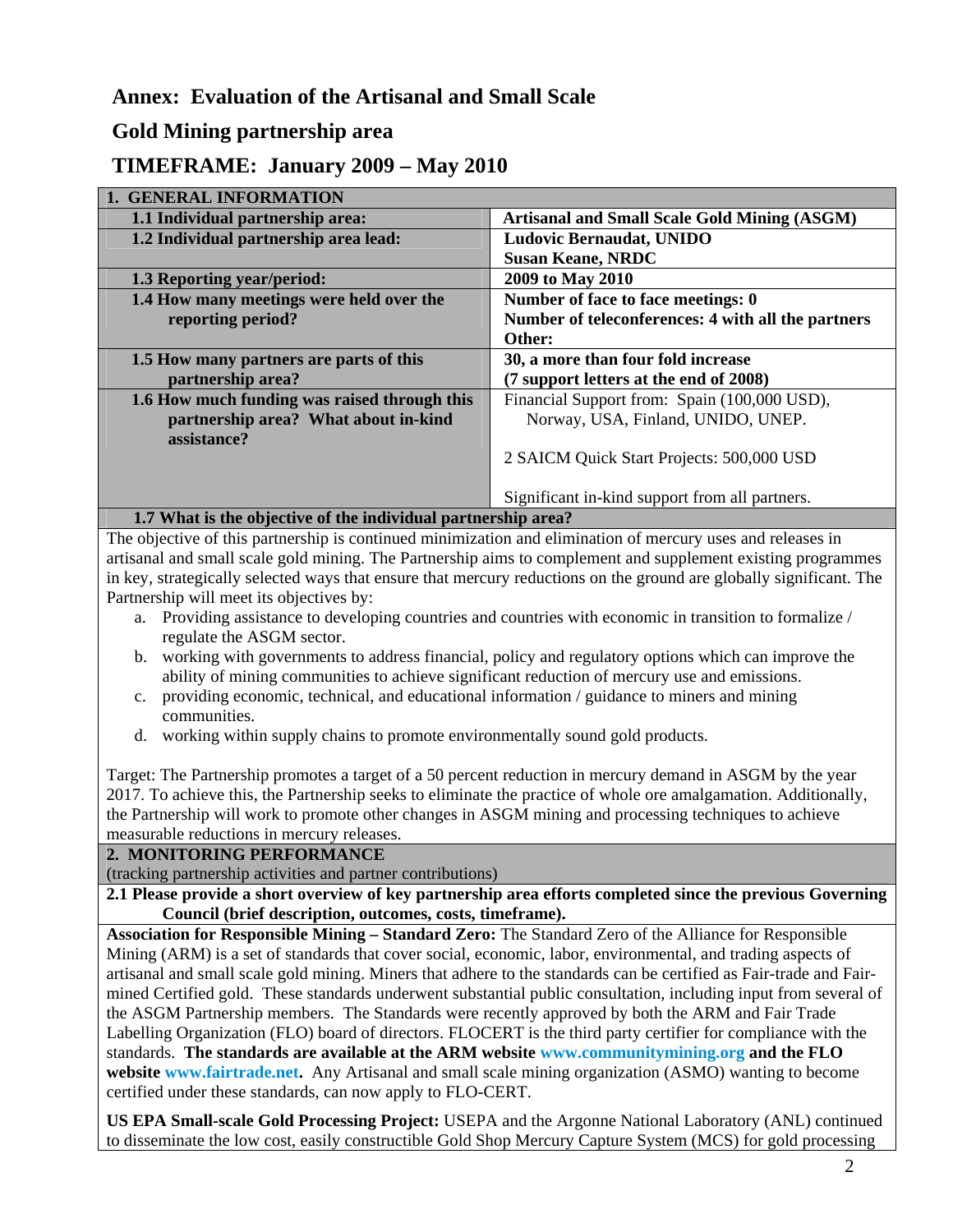shops. The MCS was first piloted and tested in the Amazonian gold producing region of Brazil. Since the last reporting period, we have supported pilots in several areas of Peru, in both Amazonian and Andean regions. Field tests in Puerto Maldonado and Laberinto, located in the Amazon, in Madre de Dios,,a major ASGM gold producing region of Peru, showed that mercury levels were reduced about 80%. Similar results were shown at high altitude in Puno, in the Peruvian Andes. The technology is now being disseminated through a series of workshops and demonstrations around the country, hosted by the Ministry of Energy and Mines of the Government of Peru. Informational materials in Spanish were developed by Peruvian partners and are available. The total number of systems installed in Brazil and Peru as a result of this pilot is 24. The construction manual and informational brochure for the MCS has been translated into Portuguese, Spanish and French.

**Senegal Improved Artisanal Mining Technology and Training Project:** Senegal partnered with the United States, UNIDO, the Blacksmith Institute, and local NGOs to reduce the use, emissions, and health effects of widespread mercury use in the gold mining region of eastern Senegal, near Tambacounda. Beginning with a baseline assessment of mercury use by field miners, partners developed and implemented a plan to train community-based NGOs and health workers on appropriate technologies for mercury capture and reuse, and safe mercury management techniques. The work resulted in the construction and purchase by miners of 985 retorts, adapted by the local communities for their use. Over 3000 people in mining communities in Senegal have been trained on mercury risks and best practices through the project.

**Artminers, Institute for Sustainable Mining. Introduction of Cleangold (mercury free) mining products to ASM communities:** In 2009, while funding for new initiatives grew scarce, Cleangold experienced its largest expansion to date, selling directly to hard rock and placer miners, with greatest growth occurring in South and Central America. Cleangold is now in 32 countries and new distributors in South and Central America have emerged. More information can be found at [http://www.artminers.org](http://www.artminers.org/) and [http://www.cleangold.com](http://www.cleangold.com/)

**EARTHWORKS -- No Dirty Gold Comparison of Responsible ASM Initiatives:** EARTHWORKS conducted a comparison of standards of several leading initiatives working on responsible Artisanal and Smallscale Mining of gold. This publicly-available report, "The Quest for Responsible Small-scale Gold Mining," included a comparison of initiatives' standards on mercury use in small-scale gold mining. This report is available on [www.nodirtygold.org](http://www.nodirtygold.org/)

**AGENDA for Environment and Responsible Development (AGENDA) of** Tanzania is implementing a project "Training of Trainers on alternatives of mercury and Best Available Techniques (BATs) and Best Environmental Practices (BEPs) in Artisanal and Small Scale Mining in Tanzania (Phase III)" as from, February 2010 to June 2010. The objective of the project is to ensure that important information on available alternatives of mercury as well as Best Available Techniques (BATs) and Best Environmental Practices (BEPs) is shared and passed on to artisanal and small scale miners through their regional associations as well as zonal mining officers (representatives of the Ministry of Energy and Minerals) and hence feed into government policy planning system for effective and efficient mercury phase out on mining activities in Tanzania. The project build upon the outcome of the scoping first phase that based on to analyzing the extent of use and impacts of mercury pollution from artisanal gold mining activities in Tanzania. Furthermore, the project also liase with the World Bank funded project 'Tanzania Sustainable Management of Mineral Resources Project' which has one component (Component A) aimed at helping artisanal and small scale miners, including gold miners. Part of this work will entail helping the miners improve environmental practices, including improving mercury management.

**Communities and Artisanal & Small Scale Mining (CASM) conference workshop on use of mercury in artisanal and small scale mining.** At the annual meeting held in Mozambique in 2009, several of the ASGM Partnership members organized a workshop on reducing the use of mercury in small scale mining. About 30 participants representing a cross-section of miners and mining associations, government officials, academics attended**.** In addition to the workshop, the Artisanal Gold Council also presented a half-day hands-on demonstration of mercury capture and gold refining for small scale gold miners. They also invited local miners to come to the conference venue and demonstrate their mining techniques. The meeting report, including video clips of this demonstration, are available

at: [http://www.artisanalmining.org/index.cfm?page=page\\_disp&pid=9053](http://www.artisanalmining.org/index.cfm?page=page_disp&pid=9053) 

**Commission for Sustainable Development(CSD) Learning Center and Training:** USEPA, with help of UNIDO, and Partnership member Sam Speigel, organized a "Learning Center" at the U.N. Commission for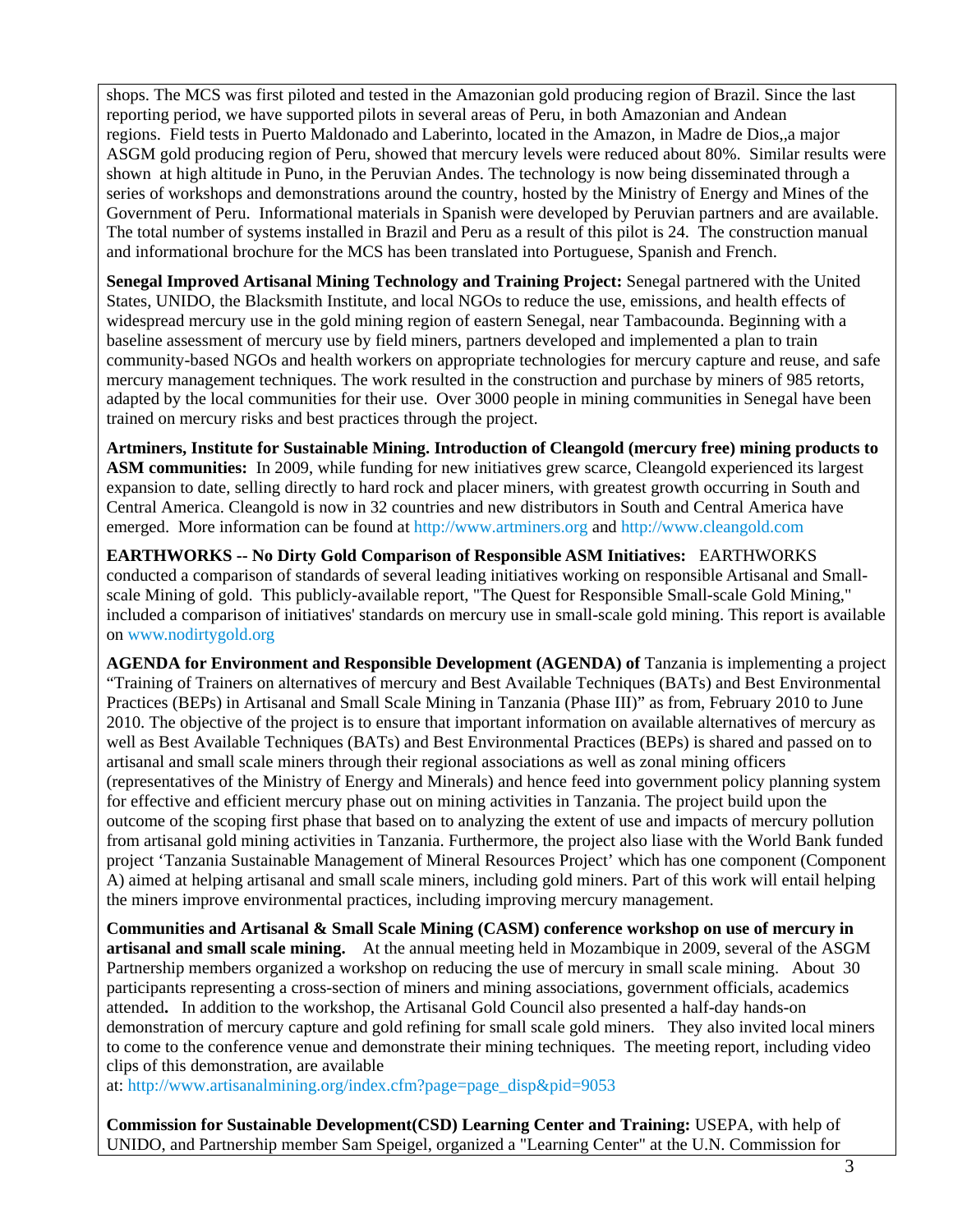Sustainable Development, May 2010, on the topic of mercury use and mercury reduction in ASGM, The Learning Center provided three hours of training to participants from all over the world on best practices and strategic planning to address mercury use in the sector. Also, the Partnership co-lead presented information about the Partnership during a UNEP training session at CSD.

#### **2.2 Please provide a short overview of the key current partnership area efforts (brief description, expected outcomes, budget, timeframe).**

#### **Three regional strategic planning projects related to ASGM are underway:**

**i)A regional strategic planning project for Francophone West Africa kicked off in December 2009.** The project was funded by UNIDO, US EPA (through UNEP) and Finland. Six countries (Burkina Faso, Mali, Senegal, Guinee, Cote D'Ivoire and Niger) participated. The objective of the kick off meeting was to collect data and raise awareness among stakeholders about the problems related ASGM in their countries. Countries are now in the process of preparing national action plans and identifying priority actions in their countries. US EPA may fund further activities based on country plans.

**ii) A SAICM- Quick Start Program (QSP) funded program in Asia started in January 2010..** The focus countries are Cambodia and the Philippines. The primary expected outcome of the project is the development of multi-stakeholder national strategic plans for Cambodia and the Philippines, and enhancement of regional collaboration and coordination through exchange of experiences and lessons learned on a regional level. **iii) Described in section 2.3** 

**Communities and Small-scale Mining (CASM) Mercury Webpage:** CASM maintains an informational page on mercury as part of its website and has offered to allow the ASGM partnership to use this space to share information. Partners are invited to post reports, presentation and any other information related to mercury use reduction in ASGM at this site.

**Expansion of Standard Zero**. As described in section 2.1, ARM recently completed work on Standard Zero. The standards were developed based on experience in Latin America. Currently ARM is expanding work into Africa (esp Tanzania, Uganda, Ghana and possibly Kenya). Although the standards are currently considered final, there will be opportunities for refinement/adjustment in the future, especially based on local experience gained in Africa (and elsewhere).

**Mercury use in Colombia.** UNIDO is currently implementing a project in the Colombian province of Antioquia. The project, finance by the state of Antioqia, aims at raising awareness of the mining communities on the risks involved with the use of mercury amalgamation and at introducing mercury recycling and alternative methods. UNIDO is working with University of British Colombia (Marcello Veiga) on this initiative. The expected results will be the replication to other regions with potential inclusion in the second phase of the Global Mercury Project currently under development.

#### **2.3 Please provide a short overview of any key upcoming, planned partnership area efforts (brief description, expected outcomes, budget, timeframe).**

**A SAICM- Quick Start Program (QSP) funded program in Latin America will start in June 2010.** The focus countries are Peru and Bolivia. Modeled on the project in Asia, the primary expected outcome of the project is the development of multi-stakeholder national strategic plans for Peru and Bolivia, and enhancement of regional collaboration and coordination through exchange of experiences and lessons learned on a regional level.

**Mercury Releases from Gold Shops:** US EPA will continue to provide information to enable other ASGM projects to incorporate Mercury Capture Systems in their outreach and implementation efforts, including the UNEP regional projects. In a related effort, USEPA will be conducting speciated monitoring and assessment around gold shops in a variety of settings to provide comprehensive characterization of airborne mercury emissions from small-scale gold processing shops based on a longitudinal study of the mercury aerosol and vapor releases of gold shops, data on the ambient mercury concentrations in the study communities, and qualitative estimates of human health risk from the gold shops to adjacent populations. In addition, this project will provide an inventory of mercury inhalation health effect reference values.

**Subregional workshop for Anglophone West Africa on mercury use in ASGM:** Similar to the Francophone West Africa Strategic Planning Project, US EPA will support an Anglophone West Africa Strategic Planning Project. The workshop is intended to catalyze national action plans, based on data and information collected on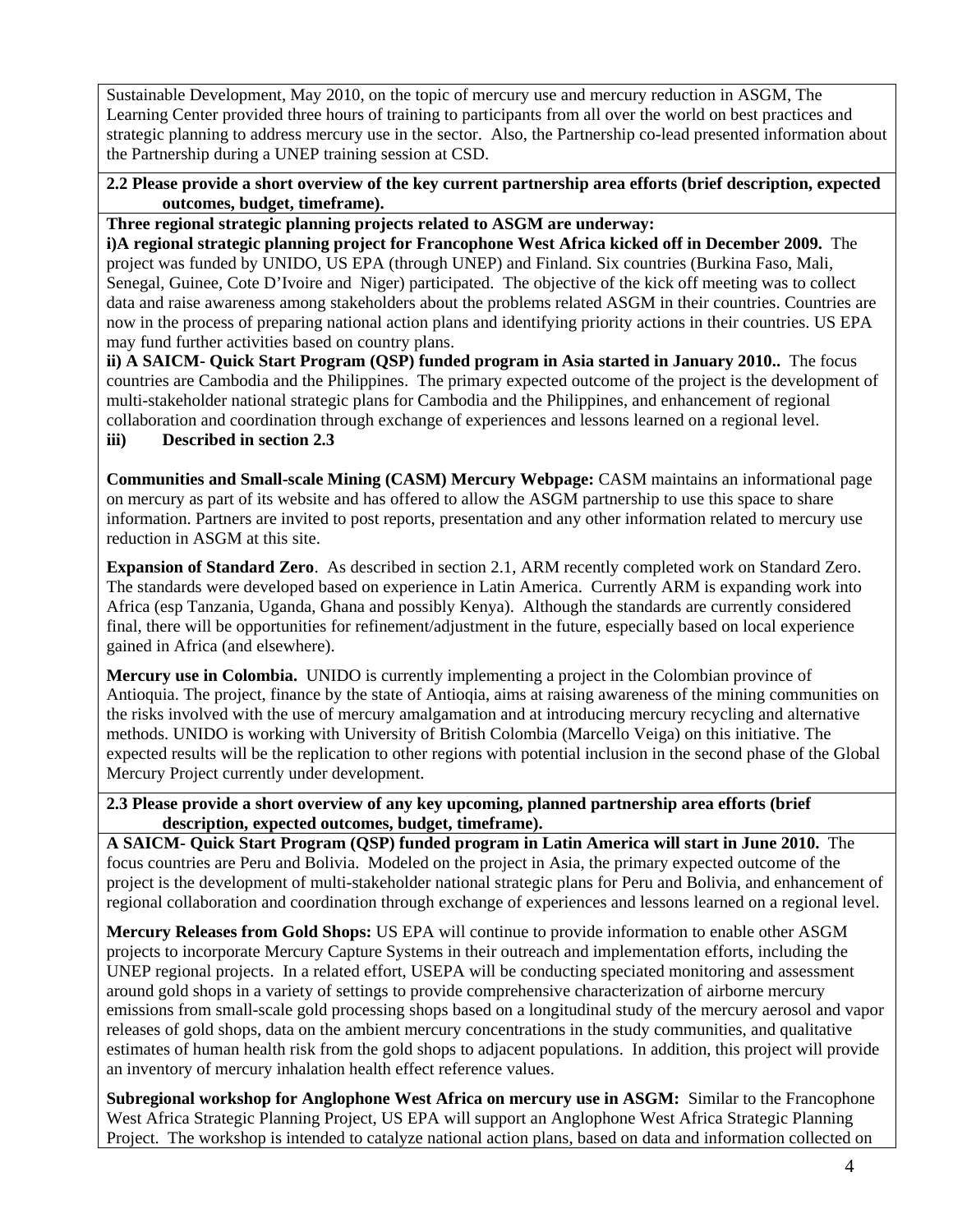the ASGM situation in participating countries, and on stakeholder outreach. USEPA will also support a limited number of follow-up actions in one participating country. The workshop is expected to take place in late 2010.

**Technical and Formalization Guidance Documents:** As called for by the last Partnership Advisory Group meeting, UNEP has identified funds for the development of two critical guidance documents: a technical document that describes successful field approaches for lower-mercury/.non-mercury alternatives for ASGM; and a document describing issues and case studies related to the legalization and formalization of ASGM.

**Demonstration Project in Peru.** The US State Deparment is planning to fund a project in Peru to demonstrate small scale, mercury-free gold mining (using cyanide). Some of the partners are likely to apply for the implementation for that project.

**Global Forum – UNEP has announced a** global meeting to engage stakeholders from multiple countries to discuss potential approaches and to find common goals to dealing with mercury use in the ASGM sector.

#### **2.4 Identify the priority actions for the forthcoming reporting cycle (2 years).**

**Hosting global forum**: The global meeting is a priority in order to facilitate dialogue and begin to find common policy ground among multiple stakeholders on approaching to ASGM question globally.

**Completion of technical and formalization guidance documents:** The technical and formalization guidance documents will provide much needed guidance to new projects being designed and formulated around the work to address ASGM.

**Completion of strategic planning in all regions:** The intent of the regional strategic planning projects was to develop common regional approaches and share regional resources in addressing mercury in ASGM, and to identify key strategic projects that would both address regional problems but also contribute to global reductions of mercury. Completing these plans is the first step to having a portfolio of strategic projects in each major ASGM region of the world.

**Development of Global Mercury Project II.** UNIDO is currently developing, a follow-up project to the first GMP, which was completed in 2007. The new project would fund primarily field level work in 4 to 6 countries in each of the three major regions. The project will also include a strong communication component to ensure that lessons learned are shared. UNIDO will solicit inputs from the Partnership on the project. The project development cycle is expected to take about 24 months.

#### **3. TRACKING PERFORMANCE RELATED TO UNEP GOVERNING COUNCIL PRIORITIES**

**3.1 In response to Governing Council Decision 25/5, paragraph 34/c:**

Please summarize the key results achieved to date by the partnership area in terms of the following areas (as applicable).

i) Providing information on best available techniques and best environmental practices and on the conversion of mercury-based processes to non-mercury based processes;

Several activities of the Partners have been directed to providing information on best practices, including: the CASM workshop, EPA's Mercury Capture System work; work in Senegal on use of retorts, Artminers' promotion of Cleangold technology, in Colombia, the partners have initiated the transfer of mercury recycling techniques and non-mercury alternative. In Ecuador, an innovative cyanidation plant has been set up and is now being operated by a group of local investors.

ii) Enhancing development of national inventories on mercury;

As part of the regional strategic planning meetings, one of the tasks of each country was to gather national information as per a questionnaire developed by the partnership,,including information on mercury use in ASGM

The Artisanal Gold Council has created a website called "Mercury watch" which tracks the use of mercury in ASGM worldwide. It also provides documents and other resources related to ASGM, and also allows mapping various views of ASGM in relation to poverty or other socioeconomic indicators by country.

iii) Raising public awareness and supporting risk communication;

ARM's Standard Zero for Fair trade and Fair Mined Gold in part is directed at raising public awareness among gold buyers, including jewelry consumers, about ASGM.

The CSD activities were also largely exercises in raising public awareness among a broad international audience.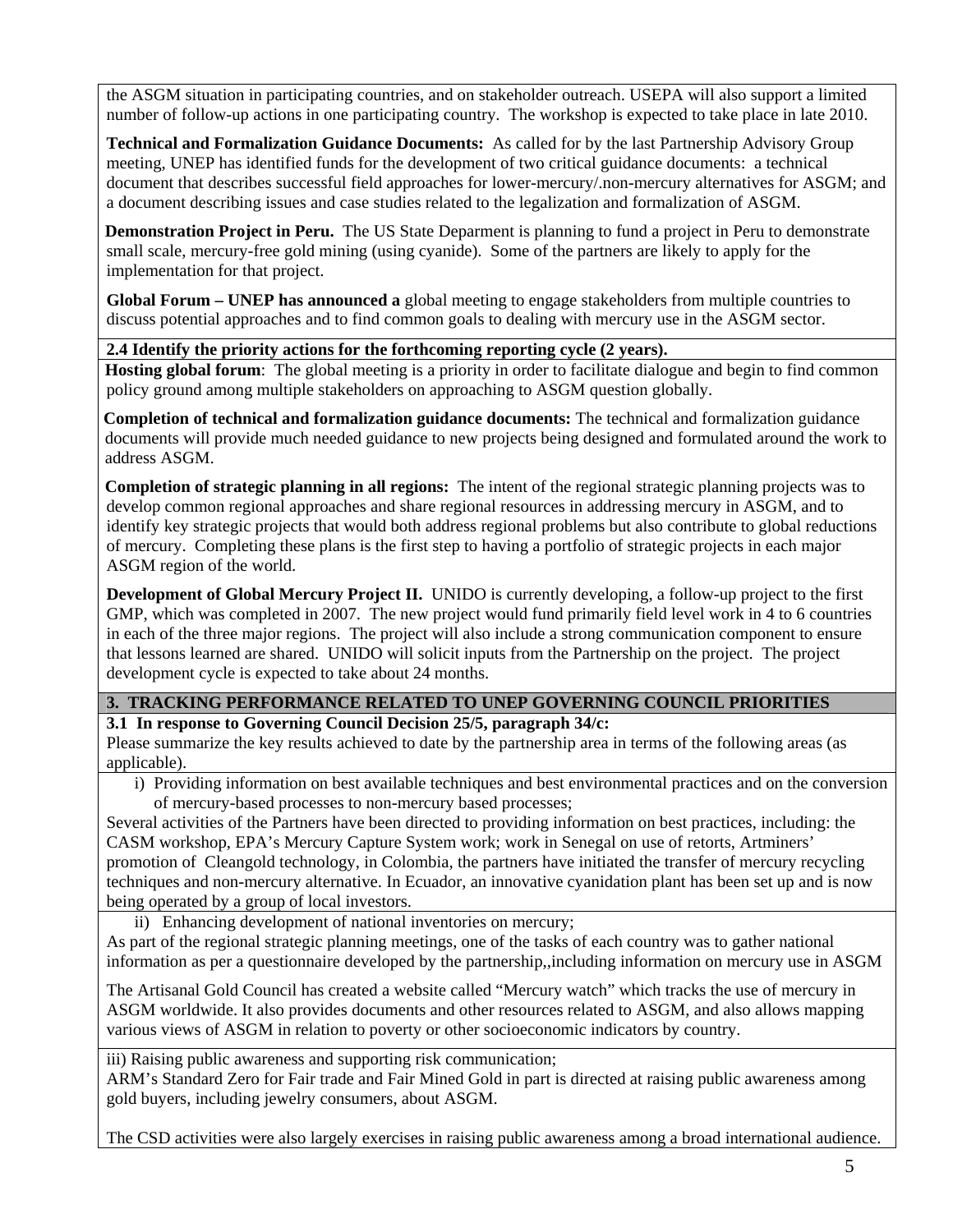Earthwork's report ""The Quest for Responsible Small-scale Gold Mining,"also raised public awareness about ASGM.

iii) Providing information on sound management of mercury;

Large scale mercury management and storage, while influential on ASGM mercury use, is not a direct topic of engagement of our partners.

- 3.2 (a) Please specify whether the promotion of non-mercury technologies (where suitable economically feasible alternatives do not exist) is relevant to the partnership area. **Yes** or No
	- (b) If it is relevant, how is the partnership area specifically addressing the promotion of non-mercury technologies? Although much of the work of the Partners focuses on dramatically reducing, rather than eliminating, mercury, some of the partners do focus on mercury-free technologies. For example, the work of Artminers specifically promotes a mercury-free technology. The ARM Standard Zero contains an additional price premium for miners who product gold without mercury or cyanide. Finally, the new project by the US State Department will also examine mercury-free small scale gold production. In Ecuador, Partners have been successful in replacing mercury amalgamation by a more efficient and locally own cyanide processing plant.

#### **4. ASSESSING EFFECTIVENESS**

(measuring the impact of partnership activities on target beneficiaries)

**4.1 What are the partnership area indicators of progress? If no indicators, please specify why.** 

- Mercury purchased and used in the communities and target countries where technical activities are carried out (baseline is the 2005 data from the 2006 UNEP Trade Report).
- Mercury release reductions.
- Where available and where feasible, number of kilogram of gold produced by ASM for one kilogram of mercury used in the sector.

#### **4.2 Please report on progress in terms of each of the partnership area indicators outlined within the partnership area business plan.**

There is currently limited data for the first two measures. However, some mercury release reductions have been and can be documented on a project basis, such as the EPA Mercury Capture System work in gold shops.

The third indicator is also very difficult to assess. It can be documented on a project basis, where a particular technology reduces the use of mercury at a given site per unit of gold produced.

It is recommended that in addition to these indicators which are more appropriate at a project level, additional indicators be created at a global level.

#### **4.3 What are the strengths of the partnership area?**

The strength of this partnership area comes from the diversity of the partners (intergovernmental organizations, NGOs, representative of the private sector, government, academics) who all bring about their particular experiences, expertise and solutions. There is potential here to be highly productive, collaborative and successful. The increased number of activities this year attests to that potential.

#### **4.4 What are the weaknesses and/or major challenges for this the partnership area?**

i. Fund raising is the most significant challenge. The most urgent need is for on-the ground field projects that demonstrate immediate reductions but also provide models for global reductions.

ii. Dissemination of information is critical to expanding ASGM activities worldwide.

iii. The involvement of large scale mining in the partnership area is a challenge. Linking of large scale initiatives with ASGM standards is an important element to consider.